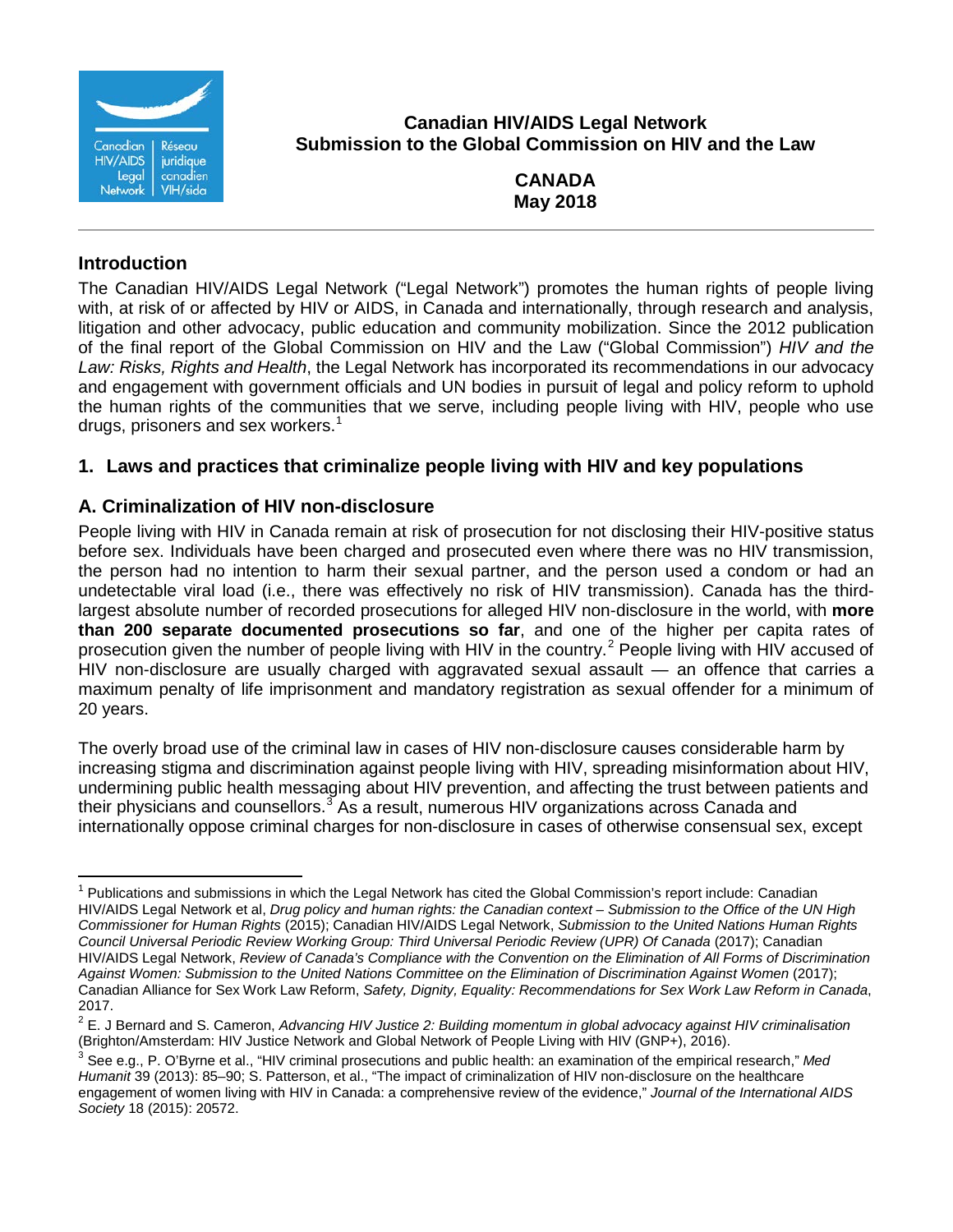in limited circumstances (such as when people are aware of their status and act with malicious intent to infect others).

Scientific experts have also increasingly articulated their concerns that the over-extension of the criminal law too often rests on a poor appreciation of the best available scientific evidence (e.g., regarding per-act risk of HIV transmission — see, for example, the **scientific consensus statement published in 2014** by nearly 80 Canadian scientific experts in HIV, which addressed the criminal justice system.<sup>[4](#page-1-0)</sup> In recent years, advocates tracking HIV criminalization in Canada have observed the positive impact that such science-based interventions can have when properly used, including by defence lawyers; the Canadian scientific consensus statement has been helpful in a number of cases known to the Legal Network in limiting the number and scope of prosecutions.

Community mobilization is increasing with the support of organizations such as the Legal Network, and community advocacy is also having some impact.

In November 2016, the **UN Committee on the Elimination of Discrimination Against Women** ("CEDAW Committee") issued concluding observations to Canada that expressed its concern about the "harsh criminal sanctions" being applied to women living with HIV in Canada for non-disclosure, and recommended limiting the criminal law "to cases of intentional transmission of HIV/AIDS, as recommended by international public health standards."[5](#page-1-1)

In November 2017, after cross-country consultation, the Canadian Coalition to Reform HIV Criminalization (CCHCR) released a joint **Community Consensus Statement** endorsed by more than 150 organizations across the country, from the HIV sector and beyond.<sup>[6](#page-1-2)</sup> Among other things, that statement recommends limiting HIV criminalization to cases of actual, intentional transmission, as recommended by the Global Commission (and others).<sup>[7](#page-1-3)</sup>

Most recently, on December 1, 2017, the federal and Ontario governments recognized the need to limit the "overcriminalization of HIV." Both governments acknowledged that criminal prosecution for alleged HIV non-disclosure is not warranted where a person living with HIV had a "suppressed viral load" (i.e., less than 200 copies of HIV/ml of blood) for at least six months because such an individual poses no "realistic possibility" of transmitting the virus — the Supreme Court of Canada's legal test for whether a duty to disclose existed.<sup>[8](#page-1-4)</sup> Furthermore, Justice Canada's historic report, responding to community advocacy, recommended that: "The criminal law should generally not apply to persons living with HIV who: are on treatment; are not on treatment but use condoms; or, engage only in oral sex (unless other risk factors are present and the person living with HIV is aware of those risks), because the realistic possibility of transmission test is likely not met in these circumstances."<sup>[9](#page-1-5)</sup>

 $\overline{\phantom{a}}$ 

<sup>4</sup> E.g., M. Loutfy et al., "Canadian consensus statement on HIV and its transmission in the context of criminal law," *Can J Infect* 

<span id="page-1-1"></span><span id="page-1-0"></span>*Dis Med Microbiol* 25(3) (2014):135-140. Available a[t www.aidslaw.ca/site/download/16147/.](http://www.aidslaw.ca/site/download/16147/)<br><sup>5</sup> UN Committee on the Elimination of Discrimination Against Women, Concluding observations on the combined eighth and<br>ninth peri

<span id="page-1-2"></span><sup>&</sup>lt;sup>6</sup> Canadian Coalition to Reform HIV Criminalization, *End Unjust HIV Criminalization: Community Consensus Statement,* 2017.<br>Available at <u>www.hivcriminalization.ca/community-consensus-statement/</u>.

<span id="page-1-3"></span>Global Commission on HIV and the Law, *Risks, Rights & Health* (July 2012), Recommendations 2.2 and 2.4; UNAIDS, *Ending overly broad criminalisation of HIV non-disclosure, exposure and transmission: Critical scientific, medical and legal* 

*considerations*, 2013. Available at

<span id="page-1-4"></span>Government of Canada, Department of Justice, "Criminal Justice System's Response to Non-Disclosure of HIV" (December 1, 2017). Available at www.justice.gc.ca/eng/rp-pr/other-autre/hivnd-vihnd/hivnd-vihnd.pdf; Ministry of the Attorney General, *Crown Prosecution Manual – D. 33: Sexual Offences against Adults,* updated December 1, 2017. Available at [www.ontario.ca/document/crown-prosecution-manual/d-33-sexual-offences-against-adults.](https://www.ontario.ca/document/crown-prosecution-manual/d-33-sexual-offences-against-adults)

<span id="page-1-5"></span> $9$  Ibid.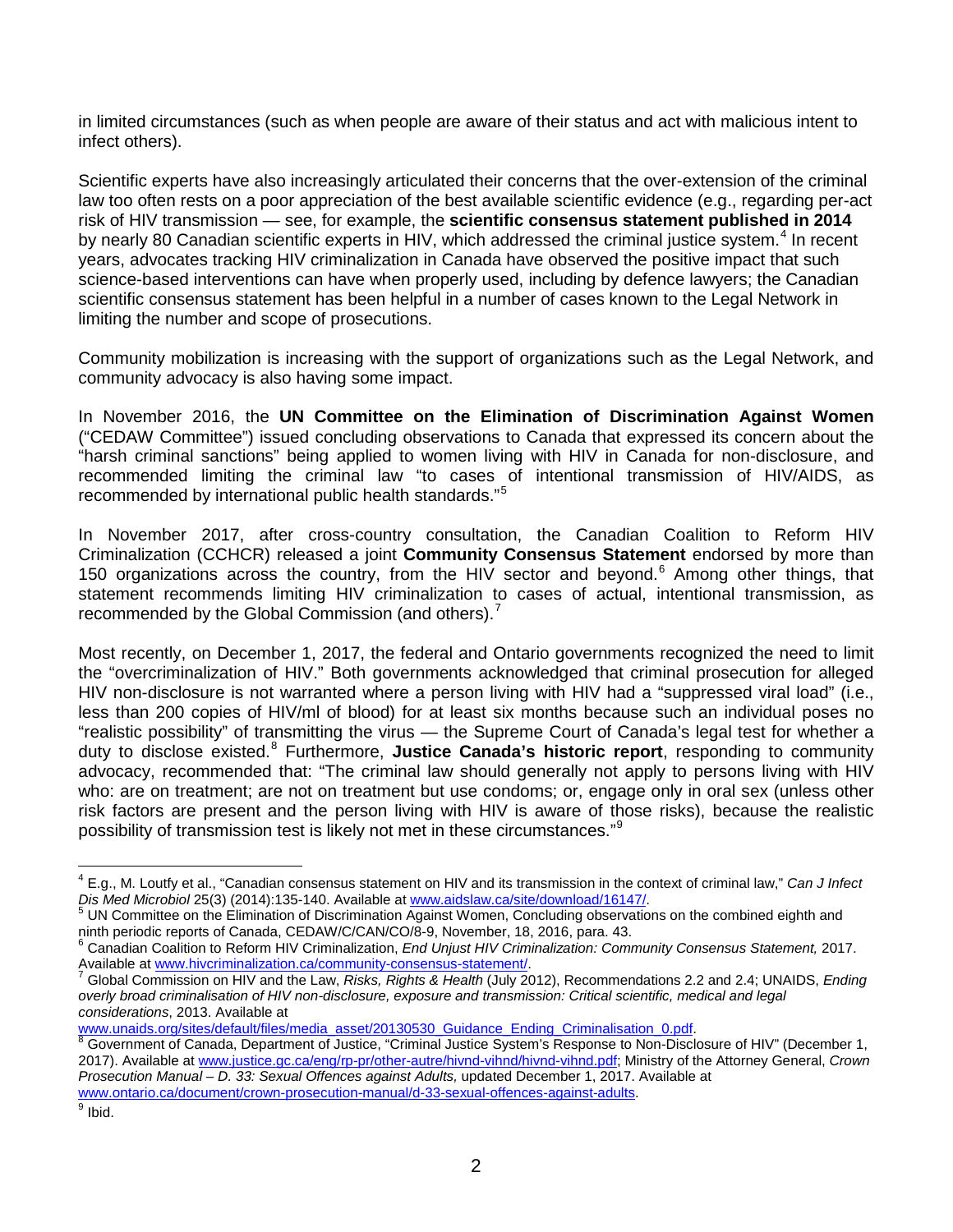While these developments have the potential to affect the lives of people living with HIV across Canada by curtailing the reach of the criminal law, much more is still needed. For example, Ontario remains the only Canadian jurisdiction to date to adopt any clear directive to prosecutors limiting HIV criminalization, but as noted, only refrains from prosecution against persons with a "suppressed viral load"; to date, it has refused to clearly rule out prosecution in other circumstances as recommended by Justice Canada (e.g., condom use, oral sex only). The steps taken by Attorneys General and prosecutors to date in Canada fall far short of limiting HIV criminalization in the manner recommended by domestic advocates and international experts such as the Global Commission.

It remains essential for the Global Commission to reiterate its original recommendation on limiting HIV criminalization — and, we suggest, it would be advisable for the Global Commission to in fact provide more specific guidance (e.g., clearly identifying activities that should be excluded from the ambit of criminalization, based on good scientific, public health and human rights grounds). In addition, we would invite the Global Commission to specifically recommend the development of guidance and training for police, prosecutors and the judiciary on limiting the application of the criminal law in line with recommendations from the Global Commission and UNAIDS.

#### **B. People who use drugs, including in prison**

 $\overline{1}$ 

With the death toll in Canada mounting from an ongoing opioid overdose crisis,  $10$  Canada's federal Health Minister announced in December 2016 a **new national drug strategy reinstating harm reduction as a key pillar** and reverting responsibility for this new strategy to Health Canada, rather than the Department of Justice.<sup>[11](#page-2-1)</sup> This strategy ushered in a number of laws and policies that have enabled people who use drugs to have greater access to harm reduction and evidence-based treatment for drug dependence.

Among these is a 2017 law repealing a cumbersome federal process for obtaining exemptions to open and operate **safer consumption services** without risk of criminal prosecution and replacing it with a law that eases some of these restrictions.<sup>[12](#page-2-2)</sup> As a result, Health Canada has to date approved 29 applications for these services — a dramatic increase from the two sites operating with a legal exemption in 2016.<sup>[13](#page-2-3)</sup> In 2017, Health Canada further developed a process to issue class exemptions for emergency **overdose prevention sites** (which provide supervised drug consumption, harm reduction supplies and naloxone) for provinces and territories that request them, for a renewable three-month period.<sup>[14](#page-2-4)</sup> While such sites were already operating in B.C. pursuant to a provincial declaration of a public health emergency, Health Canada authorized a class exemption for the province of Ontario, where several overdose prevention sites have been approved.<sup>[15](#page-2-5)</sup> To encourage people who use drugs to call emergency services during a drug overdose, the federal government also passed the *Good Samaritan Drug Overdose Act*, a law that provides an exemption from charges of drug possession for people who call emergency services for

<span id="page-2-0"></span><sup>&</sup>lt;sup>10</sup> Government of Canada, "Apparent opioid-related deaths," March 27, 2018. Available at [www.canada.ca/en/health-](https://www.canada.ca/en/health-canada/services/substance-abuse/prescription-drug-abuse/opioids/apparent-opioid-related-deaths.html)

<span id="page-2-1"></span>[canada/services/substance-abuse/prescription-drug-abuse/opioids/apparent-opioid-related-deaths.html.](https://www.canada.ca/en/health-canada/services/substance-abuse/prescription-drug-abuse/opioids/apparent-opioid-related-deaths.html)<br><sup>[11](https://www.canada.ca/en/health-canada/services/substance-abuse/prescription-drug-abuse/opioids/apparent-opioid-related-deaths.html)</sup> Government of Canada, "Canadian drugs and substances strategy," October 30, 2017. Available at<br>www.canada.ca/en/heal

<span id="page-2-2"></span> $\frac{12}{12}$  $\frac{12}{12}$  $\frac{12}{12}$  An Act to amend the Controlled Drugs and Substances Act and to make related amendments to other Acts (S.C. 2017, c. 7).

<span id="page-2-3"></span><sup>&</sup>lt;sup>13</sup> Government of Canada, "Supervised consumption sites: status of applications," May 1, 2018. Available at www.canada.ca/en/health-canada/services/substance-abuse/supervised-consumption-sites/status-application.html#app.

<span id="page-2-4"></span><sup>&</sup>lt;sup>[14](https://www.canada.ca/en/health-canada/services/substance-abuse/supervised-consumption-sites/status-application.html%23app)</sup> Government of Canada, "Statement from the Minister of Health Regarding the Opioid Crisis," December 7, 2017. Available at www.canada.ca/en/health-canada/news/2017/12/statement from theministerofhealthregardingtheopioi

<span id="page-2-5"></span><sup>&</sup>lt;sup>[15](https://www.canada.ca/en/health-canada/news/2017/12/statement_from_theministerofhealthregardingtheopioidcrisis.html)</sup> Ontario Ministry of Health and Long-Term Care, "Ontario Moving Quickly to Expand Life-Saving Overdose Prevention Programs," March 7, 2018. Available at [https://news.ontario.ca/mohltc/en/2018/03/ontario-moving-quickly-to-expand-life-saving](https://news.ontario.ca/mohltc/en/2018/03/ontario-moving-quickly-to-expand-life-saving-overdose-prevention-programs.html)[overdose-prevention-programs.html.](https://news.ontario.ca/mohltc/en/2018/03/ontario-moving-quickly-to-expand-life-saving-overdose-prevention-programs.html)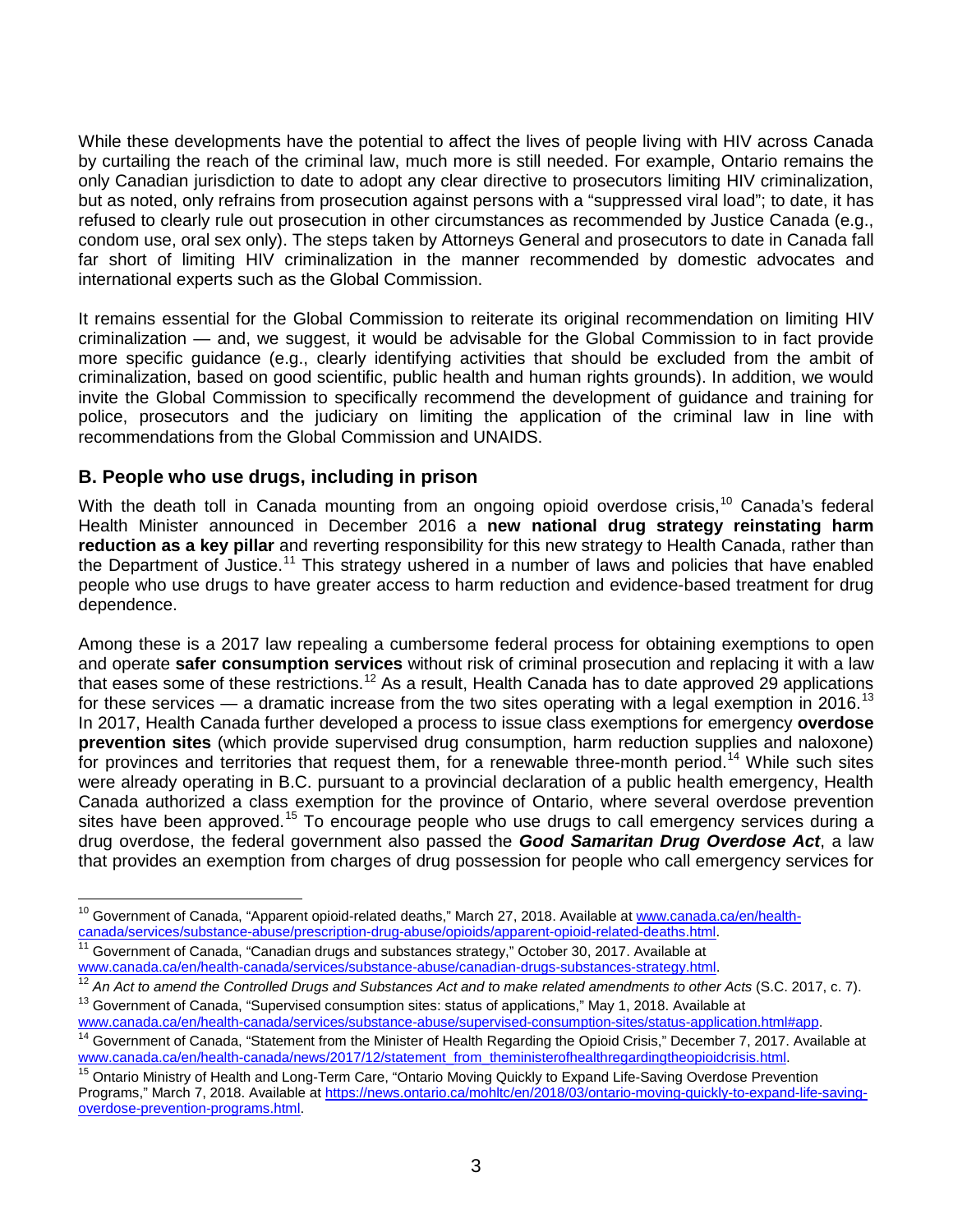themselves or another person suffering an overdose, as well as anyone who is at the scene when emergency help arrives.<sup>[16](#page-3-0)</sup>

Over the past three years, Health Canada has also **overturned the previous federal government's regulation banning diacetylmorphine (medically prescribed heroin), <sup>[17](#page-3-1)</sup> approved a nasal-spray** formulation of naloxone,<sup>[18](#page-3-2)</sup> and amended regulations to promote greater access to methadone and **diacetylmorphine** by allowing physicians to prescribe methadone without first applying for an exemption from federal law and allowing patients to receive diacetylmorphine outside a hospital setting.<sup>[19](#page-3-3)</sup> In April 2017, the federal government also introduced a bill to **legalize and regulate cannabis**, which is expected to become law some time in [20](#page-3-4)18. $^{20}$ 

On the international level, Canada spearheaded the adoption by the **UN Commission on Narcotic Drugs (CND) of its first-ever resolution addressing stigma against people who use drugs**, including in health and other social services.<sup>[21](#page-3-5)</sup> This is an important development and its operational paragraphs require UNDOC to prepare a report to the CND at its 2020 session on the implementation of the resolution. The Global Commission should welcome such a development and emphasize the critical importance of countries addressing stigma and discrimination against people who use drugs as a necessary part of any effective response to HIV, viral hepatitis, overdose and other health challenges.

Despite these positive developments, which the Global Commission could highlight as such, much more needs to be done, including **repealing mandatory minimum sentences for drug offences,** which disproportionately incarcerate people who are vulnerable to HIV and HCV infection,  $^{22}$  $^{22}$  $^{22}$  and **decriminalizing the possession of drugs for personal use**. Imposing mandatory minimum sentences for non-violent drug-related offences and criminalizing the possession of drugs for personal use undermine efforts to address the health needs of people struggling with problematic drug use. Notably, in 2016 the CEDAW Committee recommended that Canada "repeal mandatory minimum sentences for minor, non-violent drug-related offences<sup>" [23](#page-3-7)</sup> and in 2017, the UN Committee on the Elimination of Racial Discrimination ("CERD Committee") called on Canada to "[a]ddress the root causes of overrepresentation of African-Canadians and Indigenous Peoples at all levels of the justice system" by "reexamining drug policies" and "providing evidence-based alternatives to incarceration for non-violent drug users." [24](#page-3-8)

Imprisoning people who use drugs is also ill-advised from a public health perspective because of the **inadequacy of HIV and HCV prevention measures behind bars**. Research shows that the

<span id="page-3-0"></span><sup>16</sup> *Good Samaritan Drug Overdose Act* (S.C. 2017, c. 4).

<span id="page-3-1"></span><sup>17</sup> *Regulations Amending Certain Regulations Made Under the Controlled Drugs and Substances Act (Access to*  Diacetylmorphine for Emergency Treatment), P.C. 2016-759 August 26, 2016. Available at www.gazette.gc.ca/rp-<br>pr/p2/2016/2016-09-07/html/sor-dors239-eng.html.

<span id="page-3-2"></span><sup>&</sup>lt;sup>[18](http://www.gazette.gc.ca/rp-pr/p2/2016/2016-09-07/html/sor-dors239-eng.html)</sup> Government of Canada, "Authorized Canadian naloxone Nasal Spray (NARCAN) coming to market," July 30, 2017. Available<br>at http://healthycanadians.gc.ca/recall-alert-rappel-avis/hc-sc/2017/63784a-eng.php.

<span id="page-3-3"></span><sup>&</sup>lt;sup>19</sup> See www.canada.ca/en/health-canada/news/2018/03/the-honourable-ginette-petitpas-taylor-minister-of-health-announces-<br>new-measures-to-reduce-barriers-to-treatment-and-231-m-to-address-the-o.html.

<span id="page-3-4"></span><sup>&</sup>lt;sup>[20](https://www.canada.ca/en/health-canada/news/2018/03/the-honourable-ginette-petitpas-taylor-minister-of-health-announces-new-measures-to-reduce-barriers-to-treatment-and-231-m-to-address-the-o.html)</sup> Bill C-45, An Act respecting cannabis and to amend the Controlled Drugs and Substances Act, the Criminal Code and other *Acts*.

<span id="page-3-5"></span> $21$  UN Commission on Narcotic Drugs, Removing stigma as a barrier to the availability and delivery of health, care and social services for people who use drugs, UN Doc. E/CN.7/2018/L.11/Rev1 (as adopted on 16 April 2018).<br><sup>22</sup> Safe Streets and Communities Act, SC 2012, c 1.

<span id="page-3-7"></span><span id="page-3-6"></span><sup>23</sup> UN Committee on the Elimination of Discrimination Against Women, *Concluding Observations: Canada*, November 2016, para. 45.

<span id="page-3-8"></span><sup>24</sup> UN Committee on the Elimination of Racial Discrimination, *Concluding Observations: Canada*, August 2017, para. 16(d).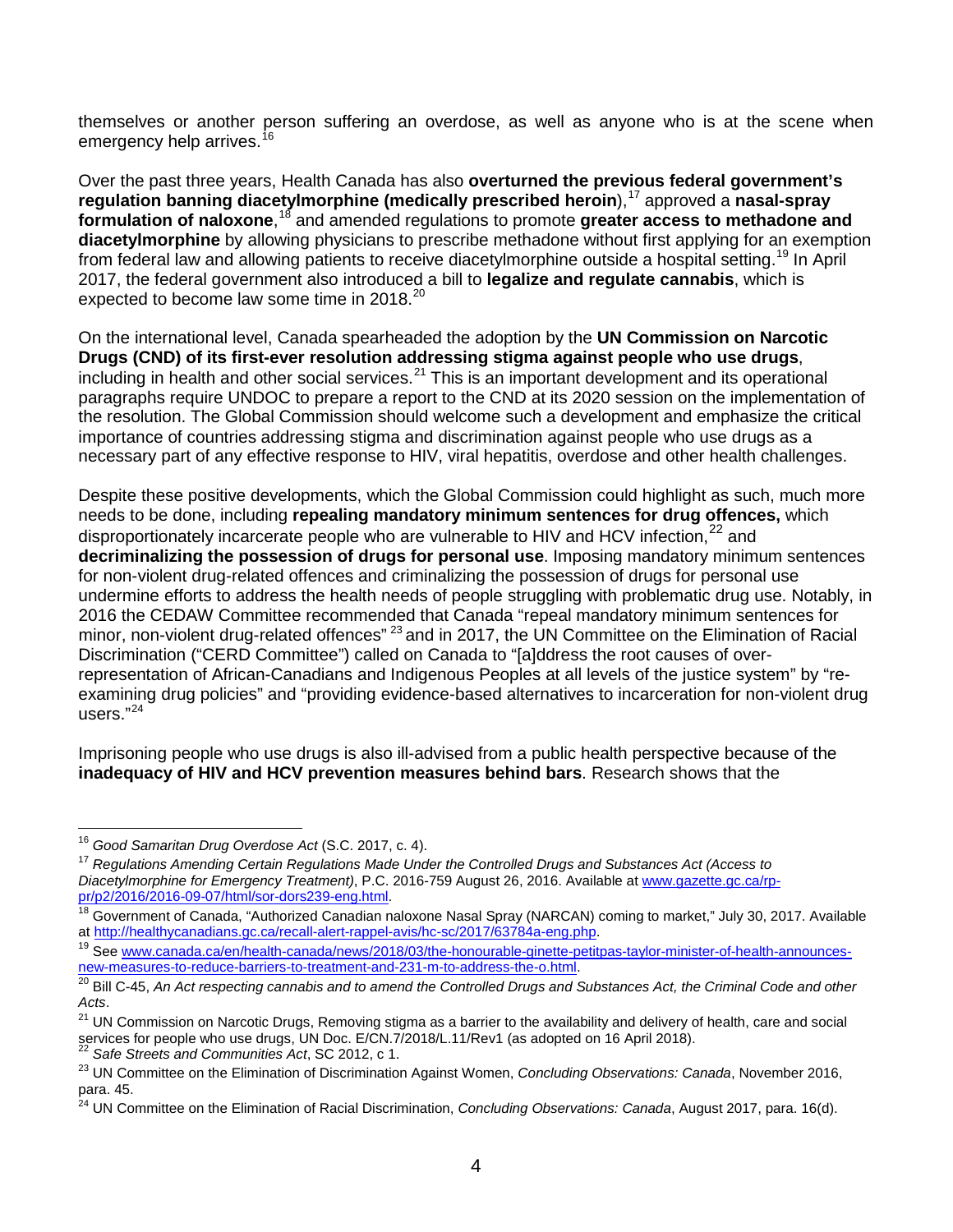incarceration of people who inject drugs is a factor driving Canada's HIV and HCV epidemic.<sup>[25](#page-4-0)</sup> In particular, studies have revealed high rates of drug use and syringe-sharing among people who use drugs in Canada's prisons,  $^{26}$  $^{26}$  $^{26}$  leading to HIV prevalence of 1–2% of men and 1–9% of women in prison.  $^{27}$  $^{27}$  $^{27}$ 

To ensure a response to HIV that is consistent with human rights obligations in places of detention, Canada must introduce **prison-based needle and syringe programs** (PNSPs) and increase access to **opioid substitution therapy** (OST) in Canada's federal and provincial prisons, especially in light of persistent barriers to accessing OST in prison, particularly for prisoners who wish to initiate treatment<sup>[28](#page-4-3)</sup> and increasing reports of overdose behind bars.<sup>[29](#page-4-4)</sup> For people who use drugs, PNSPs and OST are essential health care. These programs are also in line with the Global Commission's recommendations for the provision of "comprehensive harm reduction services" and "evidence-based treatment for drug dependence" in places of detention, the CEDAW Committee's recommendation to Canada to "[e]xpand care, treatment and support services to women in detention living with or vulnerable to HIV/AIDS, including by implementing prison-based needle and syringe programmes, opioid substitution therapy, condoms and other safer sex supplies"[30](#page-4-5) and the CERD Committee's recommendation to Canada to "[i]mplement key health and harm reduction measures across all prisons."<sup>[31](#page-4-6)</sup> On May 14, 2018, under pressure from ongoing constitutional litigation by the Legal Network and other advocates, the federal government conceded the effectiveness and value of PNSPs and announced it would phase in the implementation of PNSPs; however, essential program details remain to be determined. $32$ 

We suggest the Global Commission reiterate its earlier call for full decriminalization of the possession of currently illegal drugs for personal consumption. The Commission should also specifically urge countries to comply with their international human rights obligations as reflected in the United Nations Standard Minimum Rules for the Treatment of Prisoners (the Nelson Mandela Rules) by ensuring that prisoners have access to health care services equivalent to those available outside of prison — including all recommended harm reduction measures for prevention of HIV and viral hepatitis.

<span id="page-4-0"></span> $^{25}$  See, for example, M.W. Tyndall et al., "Intensive injection cocaine use as the primary risk factor in the Vancouver HIV–1 epidemic," *AIDS* 17,6 (2003): 887–893 and H. Hagan, "The relevance of attributable risk measures to HIV prevention planning," *AIDS* 17,6 (2003): 911–913.  $\overline{\phantom{a}}$ 

<span id="page-4-1"></span><sup>&</sup>lt;sup>26</sup> See, for example, Zakaria et al., Summary of Emerging Findings from the 2007 National Inmate Infectious Diseases and Risk-*Behaviours Survey*, Correctional Service of Canada, 2010; E. van der Meulen, "'It Goes on Everywhere': Injection Drug Use in Canadian Federal Prisons," *Substance Use & Misuse* 22 (February 2017); E. Wood et al., *Recent incarceration*; C. Hankins, "Confronting HIV infection in prisons," *Canadian Medical Association Journal* 151,6 (1994): 743–745; C.A. Hankins et al., "HIV infection among women in prison: An assessment of risk factors using a non-nominal methodology," *American Journal of Public Health* 84,10 (1994): 1637–1640.

<span id="page-4-2"></span><sup>27</sup> F. Kouyoumdjian et al., "Health status of prisoners in Canada," *Canadian Family Physician* 62 (2016): 215–222.

<span id="page-4-3"></span><sup>&</sup>lt;sup>28</sup> See, for example, F. Kouyoumdjian et al., "Physician prescribing of opioid agonist treatments in provincial correctional facilities in Ontario, Canada: A survey," *PLoS ONE* 13(2) (2018): e0192431.

<span id="page-4-4"></span><sup>&</sup>lt;sup>29</sup> F. Pan, "'Lots of drugs' in Hamilton Barton Street jail, former inmate testifies at inquest," *CBC*, April 20, 2018. Available at www.cbc.ca/news/canada/hamilton/hamilton-jail-overdose-inquest-acheson-kenneth-albert-1

<span id="page-4-5"></span>[<sup>30</sup>](http://www.cbc.ca/news/canada/hamilton/hamilton-jail-overdose-inquest-acheson-kenneth-albert-1.4629144) UN Committee on the Elimination of Discrimination Against Women, Concluding Observations: Canada, November 2016, para. 49(c).

<span id="page-4-6"></span><sup>31</sup> UN Committee on the Elimination of Racial Discrimination, *Concluding Observations: Canada*, August 2017, para. 16(e).

<span id="page-4-7"></span><sup>&</sup>lt;sup>32</sup> Correctional Services of Canada, "Correctional Service Canada announces a Prison Needle Exchange Program," News release, 14 May 2018. Available at[: https://www.newswire.ca/news-releases/correctional-service-canada-announces-a-prison](https://www.newswire.ca/news-releases/correctional-service-canada-announces-a-prison-needle-exchange-program-682556901.html)[needle-exchange-program-682556901.html;](https://www.newswire.ca/news-releases/correctional-service-canada-announces-a-prison-needle-exchange-program-682556901.html) Canadian HIV/AIDS Legal Network, "Advocates welcome major concessions in Government of Canada's prison needle exchange announcement," News release, 14 May 2018. Available at: [http://www.aidslaw.ca/site/advocates-welcome-major-concessions-in-government-of-canadas-prison-needle-exchange](http://www.aidslaw.ca/site/advocates-welcome-major-concessions-in-government-of-canadas-prison-needle-exchange-announcement/?lang=en)[announcement/?lang=en.](http://www.aidslaw.ca/site/advocates-welcome-major-concessions-in-government-of-canadas-prison-needle-exchange-announcement/?lang=en)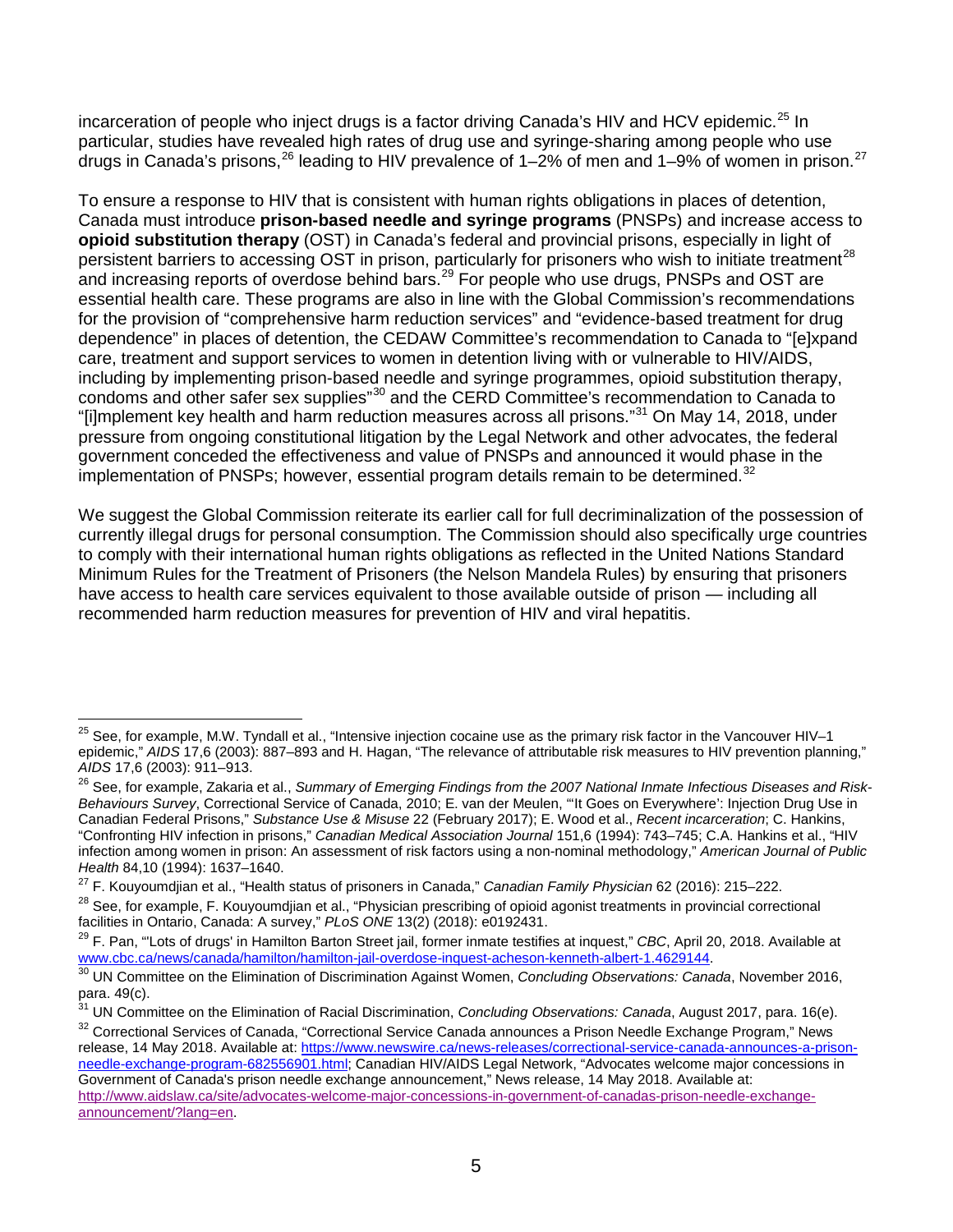### **C. Sex workers**

In 2014, the federal government passed *the Protection of Communities and Exploited Persons Act* (PCEPA), which reflects the 'Nordic approach' to prostitution. **This law continues to criminalize sex workers,[33](#page-5-0) as well those who purchase sex and third parties involved in sex work**. [34](#page-5-1) As the Global Commission has noted, this approach "has not improved — indeed, it has worsened — the lives of sex workers."<sup>[35](#page-5-2)</sup> Numerous studies of the Nordic approach have concluded that banning the purchase of sexual services has contributed to violence against sex workers, who are forced to work in isolation and in clandestine locations, as well as to rush negotiations with potential clients for fear of police detection. $36$ In Canada, research has demonstrated that police targeting of clients and third parties rather than sex workers has not affected rates of violence against sex workers or enhanced sex workers' control over their sexual health and HIV prevention.<sup>[37](#page-5-4)</sup>

At the same time, criminalizing third parties who work with, work for or employ sex workers forces sex workers to work in isolation, away from social support networks and without proven safety mechanisms. Evidence has demonstrated the role of supportive managerial and venue-based practices in reducing violence and HIV risks among sex workers.<sup>[38](#page-5-5)</sup> Third parties can be helpful resources for other sex workers, especially migrant sex workers who may have limited resources and face language barriers.<sup>[39](#page-5-6)</sup> A legal framework that subjects all third parties to criminal sanction without evidence of abuse or exploitation drives the sex industry underground where labour exploitation can flourish, and deters sex workers from the criminal justice system when they experience violence, because they may fear that they and/or their employer may be charged with prostitution-related offences.<sup>[40](#page-5-7)</sup>

Moreover, since the passage of the PCEPA, criminalizing sex work has been deemed to be a central strategy to protect women from human trafficking and has resulted in inaccurately equating sex work with sex trafficking.<sup>[41](#page-5-8)</sup> This strategy has enabled law enforcement to intensify police surveillance and other

<span id="page-5-0"></span><sup>33</sup> B. Sawchuk, "Undercover cops take aim at sex trade," *St. Catharines Standard*, July 20, 2016. Available at [www.stcatharinesstandard.ca/2016/07/20/undercover-cops-take-aim-at-sex-trade.](http://www.stcatharinesstandard.ca/2016/07/20/undercover-cops-take-aim-at-sex-trade.)  $\overline{a}$ 

<span id="page-5-1"></span><sup>34</sup> S. Chu et al., *Reckless Endangerment: Q&A on Bill C-36: Protection of Communities and Exploited Persons Act*, Canadian HIV/AIDS Legal Network, June 2014.

<span id="page-5-2"></span><sup>35</sup> Global Commission on HIV and the Law, *Risks, Rights & Health* (July 2012), at p. 38.

<span id="page-5-3"></span> $36$  See, for example, J. Levy and P. Jakobsson, "Sweden's abolitionist discourse and law: Effects on the dynamics of Swedish sex work and on the lives of Sweden's sex workers," *Criminology & Criminal Justice* 1–15 (March 31, 2014); P. Östergren and S. Dodillet, "The Swedish Sex Purchase Act: Claimed success and documented effects," paper presented at the International Workshop: Decriminalizing Prostitution and Beyond: Practical Experiences and Challenges, March 3-4, 2011, The Hague, Netherlands; and U. Bjørndah, *Dangerous Liaisons: A report on the violence women in prostitution in Oslo are exposed to*, Municipality of Oslo, 2012.

<span id="page-5-4"></span> $37$  A. Krüsi et al., "Criminalisation of clients: reproducing vulnerabilities for violence and poor health among street-based sex workers in Canada—a qualitative study," *BMJ Open* 4 (2014); Sex Workers United Against Violence, Pivot Legal Society and Gender and Sexual Health Initiative, *My Work Should Not Cost Me My Life: The Case Against Criminalizing the Purchase of Sexual Services in Canada*, 2014; and Krüsi et al., "'TheyWon't Change It Back In Their Heads That We're Trash': The Intersection of Sex Work Related Stigma and Evolving Policing Strategies," *Sociology of Health & Illness* (April 26, 2016).

<span id="page-5-5"></span> $38$  K. Shannon et al., "Global epidemiology of HIV among female sex workers: influence of structural determinants," *Lancet* 385, 9962 (January 3, 2015): pp. 55–71.

<span id="page-5-6"></span><sup>39</sup> Butterfly (Asian and Migrant Sex Workers Support Network), *Stop the harm from anti-trafficking policies & campaigns: support sex workers' rights, justice and dignity*, 2016.

<span id="page-5-7"></span><sup>40</sup> Canadian Alliance for Sex Work Law Reform, *Pimps, Managers and Other Third Parties: Making Distinctions Between Third Parties and Exploitation*, 2014.

<span id="page-5-8"></span><sup>41</sup> Indeed, the *National Action Plan to Combat Human Trafficking* makes the unsubstantiated claim that the sexual exploitation of women and girls is the most common manifestation of trafficking in Canada. See Public Safety Canada, *National Action Plan to Combat Human Trafficking*, 2012.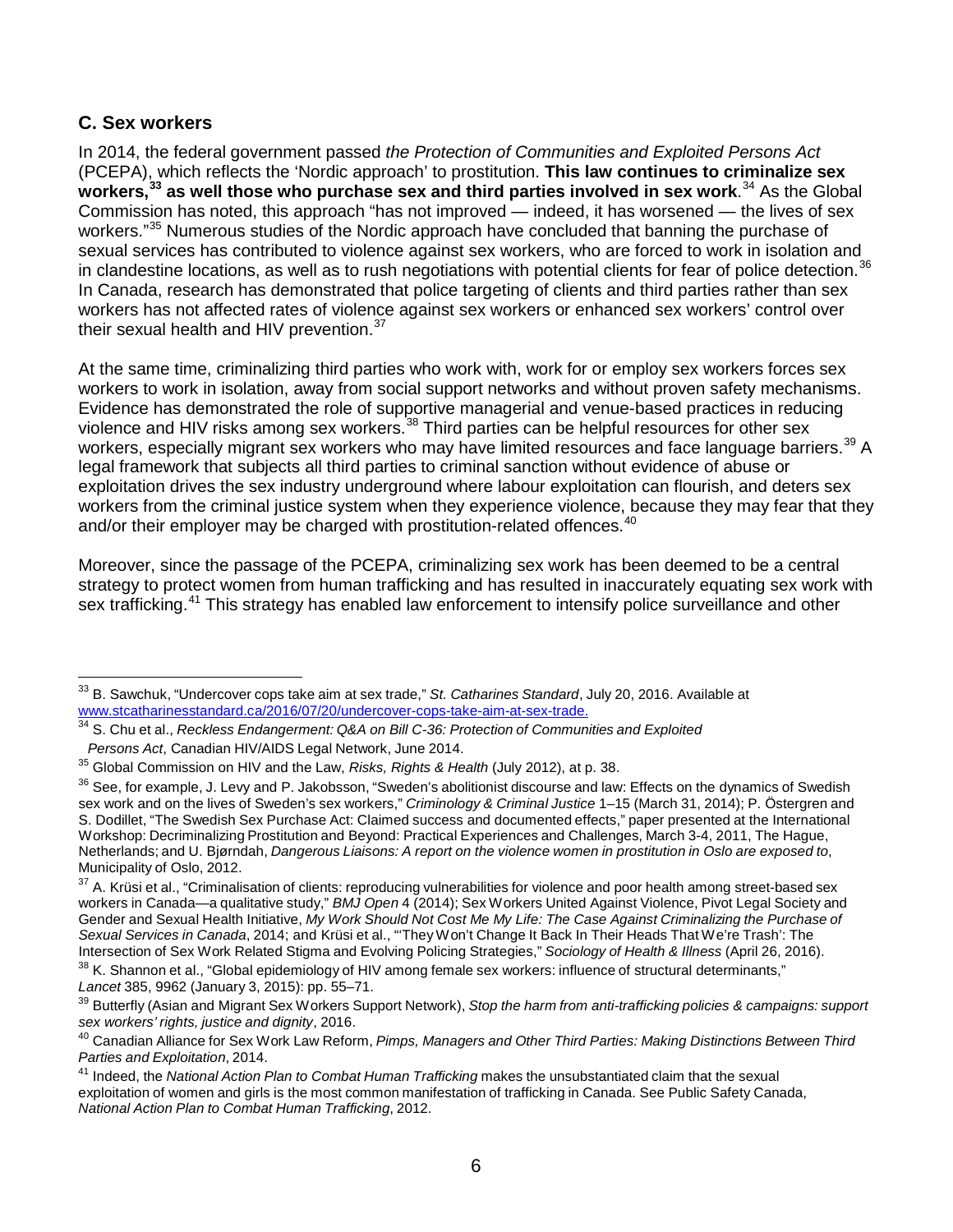initiatives against sex workers.<sup>[42](#page-6-0)</sup> Greater surveillance of migrant and Indigenous women who leave their communities has undermined their relationships with those who may offer them safety or support, including in circumstances where they may be selling sex. Migrant sex workers are under constant threat of detention and deportation, thus deterring them from critical health and support services including the police for fear of being labeled victims of trafficking.<sup>[43](#page-6-1)</sup> Such policing initiatives have not resulted in more protection or safety for trafficked persons.

Consistent with the Global Commission's recommendations in relation to sex work, Canada must **repeal the PCEPA and all sex work-specific criminal laws**, and take all measures to **stop police harassment and violence against sex workers**, including raids, detentions and deportations of sex workers by using anti-trafficking, anti–sex work and immigration laws in the name of protection.

# **2. Access to medicines and intellectual property law**

As has been highlighted recently by the UN Secretary-General's High-Level Panel on Access to Medicines, created in response an earlier recommendation of the Global Commission on HIV and the Law, intellectual property (IP) rules can either improve or undermine the ability of some of the world's poorest to obtain lower-cost medicines.<sup>[44](#page-6-2)</sup> Countries such as Canada should take action, domestically and internationally, to ensure their laws and policies in relation to IP facilitate access to medicines, as an essential element of realizing the right to the highest attainable standard of health.<sup>[45](#page-6-3)</sup>

Canada should commit to ending the tragic global gap in access to medicines, which is particularly burdensome for developing countries facing multiple major public health challenges — including, but not limited to, HIV — by **remedying the deficiencies in its current legislative regime authorizing compulsory licensing of patented pharmaceuticals for export to eligible developing countries**, and similarly supporting the adoption by World Trade Organization (WTO) Members of revised mechanism that it simple and straightforward in facilitating such use of compulsory licensing. This is in keeping with the original recommendation (Recommendation 6.5) of the Global Commission, and was reiterated again most recently by the UN Secretary-General's High-Level Panel on Access to Medicines.<sup>[46](#page-6-4)</sup> The Global Commission should underscore the continued need for action by individual countries, and by WTO Members, to address this ongoing barrier to scaling up access to lower-cost, generic medicines.

<span id="page-6-0"></span><sup>42</sup> A. Rose, "Punished for Strength: Sex Worker Activism and the Anti-Trafficking Movement," *Atlantis* 37, 2 (2015): pp. 57-64; POWER (Prostitutes of Ottawa/GatineauWork, Educate, and Resist), *Ottawa Area Sex Workers Targets of Intrusive Police Visits*, 2014.  $\overline{a}$ 

<span id="page-6-1"></span><sup>43</sup> Butterfly (Asian and Migrant Sex Workers Support Network), *Stop the harm from anti-trafficking policies & campaigns: support sex workers' rights, justice and dignity*, 2016 and C. McIntyre, "Migrant sex workers caught up in Ottawa sting facing deportation, further exploitation: activists," *National Post*, May 13, 2015. Available at [http://news.nationalpost.com/news/canada/migrant-sex](http://nationalpost.com/news/canada/migrant-sex-workers-caught-up-in-ottawa-sting-facing-deportation-further-exploitation-activists)[workers-caught-up-in-ottawa-sting-facing-deportation-further-exploitation-activists.](http://nationalpost.com/news/canada/migrant-sex-workers-caught-up-in-ottawa-sting-facing-deportation-further-exploitation-activists) <sup>44</sup> *Report of the United Nations Secretary-General's High-Level Panel on Access to Medicines: Promoting innovation and access* 

<span id="page-6-2"></span>to health technologies (September 2016). Available at [www.unsgaccessmeds.org/final-report/.](http://www.unsgaccessmeds.org/final-report/)<br><sup>45</sup> R. Elliott et al., *Background Paper: International legal norms: the right to health and the justifiable rights of inventors,* 

<span id="page-6-3"></span>Secretary-General's High-Level Panel on Access to Medicines, March 2016. Available at:<br>http://www.unsgaccessmeds.org/reports-documents/.

<span id="page-6-4"></span>High-Level Panel, supra, at p. 23 (referring to Canada's legislation specifically) and general Recommendations 2.6.1(b) and (c). It is worth noting the the widespread support — including from 80% of Canadians polled — for legislative proposals previously in front of the last Parliament that were aimed at fixing the flaws in Canada's Access to Medicines Regime. Such fixes remain needed if the regime is ever to deliver on Parliament's previous unanimous pledge (in 2004) to support developing countries in getting more affordable, generic medicines — rather than remaining moribund, with only one licence issued under the system, authorizing a limited quantity of just one medicine (for treating HIV) to one country (Rwanda). See Canadian HIV/AIDS Legal Network, *Fixing Canada's Access to Medicines Regime (CAMR): 20 Questions & Answers*, 2012. Available at [www.aidslaw.ca/site/fixing-canadas-access-to-medicines-regime-camr-20-questions-answers.](http://www.aidslaw.ca/site/fixing-canadas-access-to-medicines-regime-camr-20-questions-answers/?lang=en)